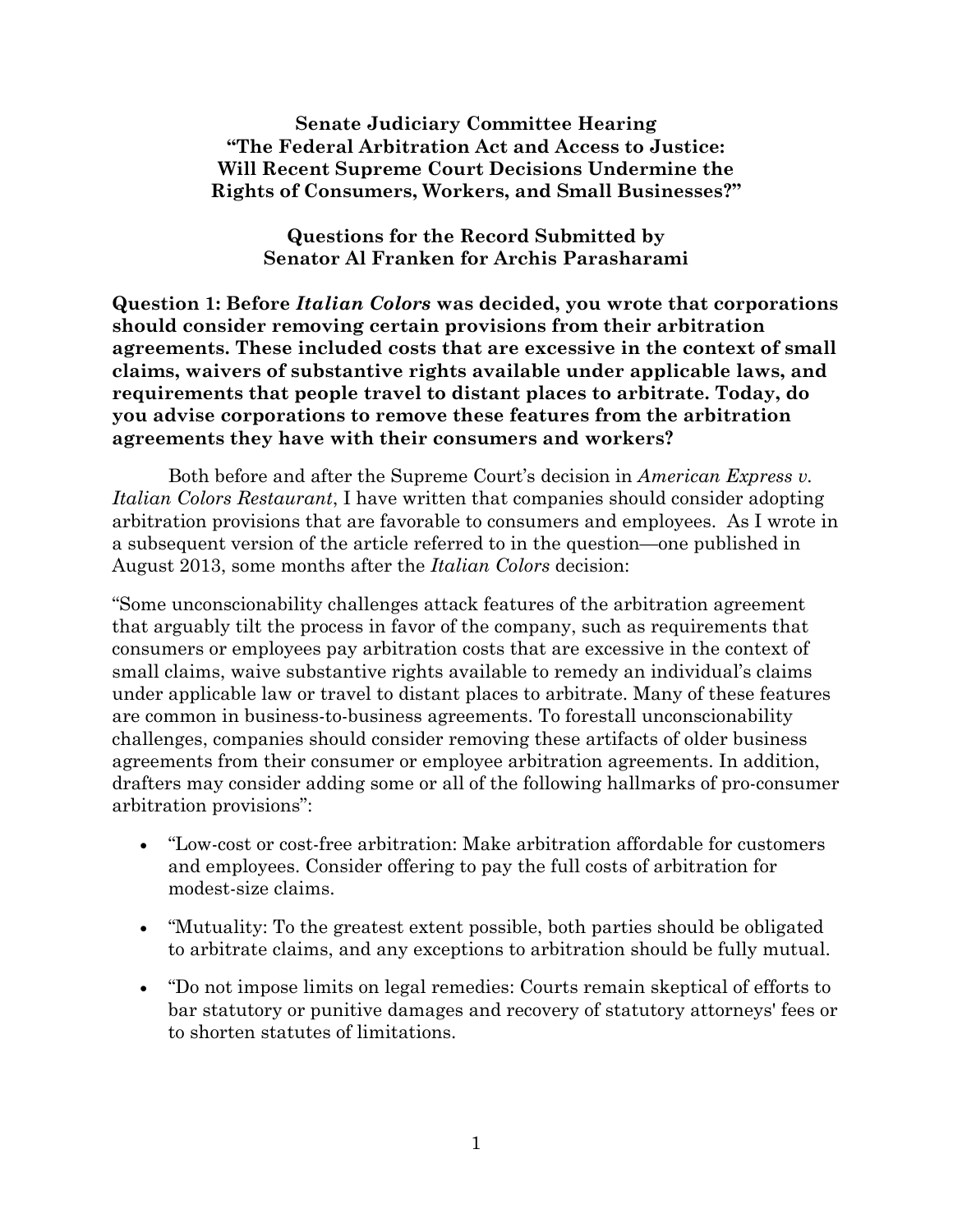- "Offer a convenient location for the non-business party: Courts are reluctant to enforce arbitration agreements that require a consumer or employee to cross the country to arbitrate.
- "Confidentiality: Although confidentiality is often thought of as a benefit of arbitration, some courts have expressed concerns with arbitration agreements that require a consumer or employee to keep the results of arbitration secret.
- "Neutral arbitrator-selection process: When specifying an organization as the forum for arbitration of disputes, make sure that the organization and its process for selecting arbitrators are reputable and unbiased."

I further stated in the article that "given the Supreme Court's ruling in [*AT&T Mobility LLC v.*] *Concepcion*, companies that adopt arbitration provisions similar to AT&T's clause will likely benefit from what one judge has described as a 'safe harbor.'"

Although I cannot comment on confidential legal advice I provide to specific clients, I can state that, in general, I offer views similar to those expressed above when counseling clients about how to adopt or revise consumer and employment arbitration agreements.

**Question 2: During the hearing, Ms. Teske testified about a service member who tried to file a class action lawsuit under the Servicemembers Civil Relief Act (SCRA) after a bank illegally foreclosed on his home while he was serving in Iraq. Ms. Teske put forth evidence indicating that other service members' SCRA rights also had been violated because of the bank's policies and practices. However, because the service member's mortgage documents included a mandatory, pre-dispute arbitration clause and a class action waiver, the service member's case was dismissed, and he was unable to bring either a class action or a class arbitration. As a result, it is likely that other service members are unaware of their SCRA rights or that those rights may have been violated. Does this seem like a just result to you?** 

Please let me begin by reiterating what I indicated at the hearing: I support our service members and am truly grateful for their service to this Nation. In addition, I oppose any violations of the substantive legal rights of our service members.

It is not possible to assess the case described in the question without more information. Unfortunately, Ms. Teske's testimony fails to identify the case in question. I understand from Ms. Teske's testimony that, after the arbitration provision was enforced, the service member she represented was able to obtain a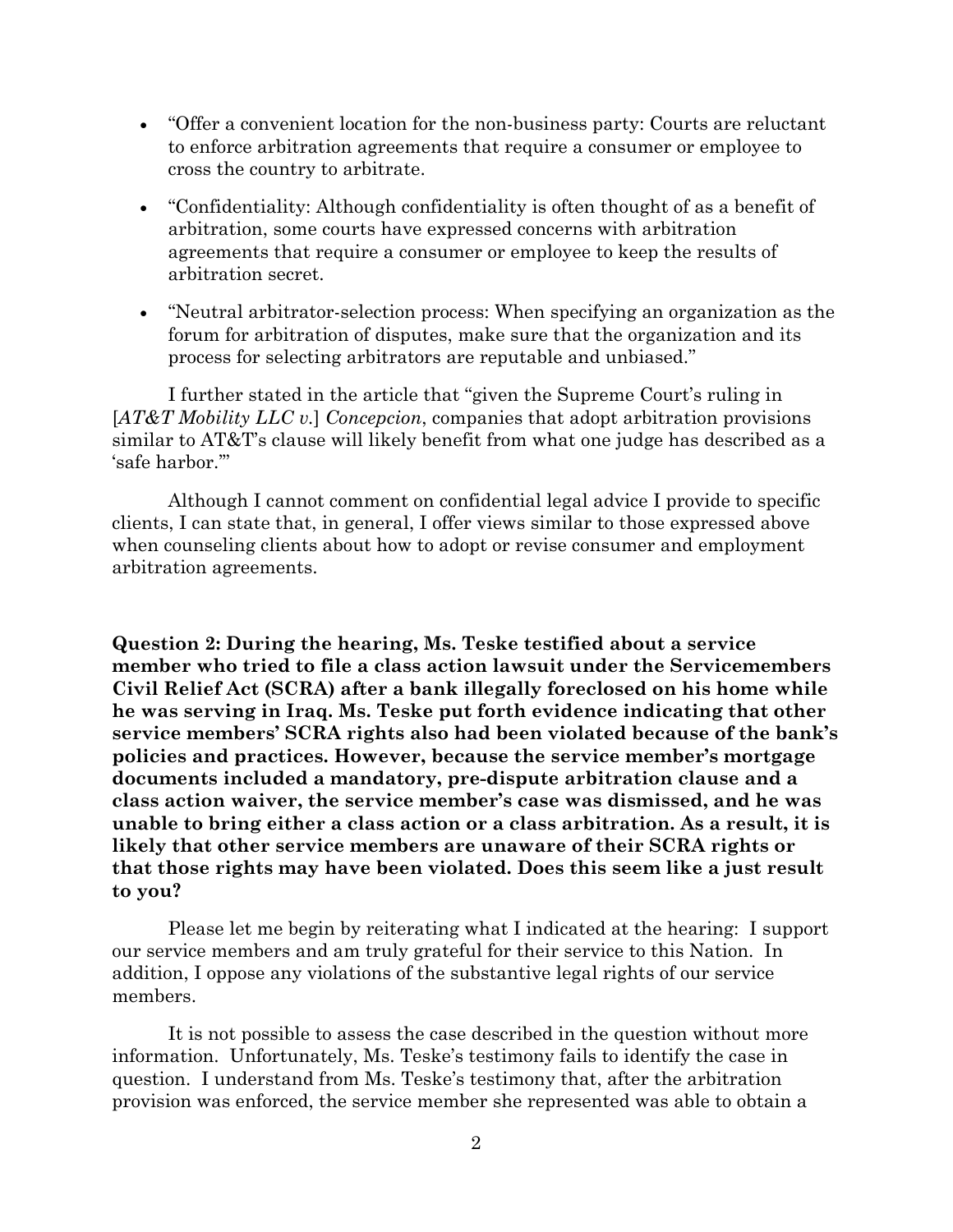settlement of his claims on an individual basis. I would need more information about the settlement to offer any views on whether the service member achieved a just result.

The question also appears to ask whether it was appropriate that the service member was able to achieve an individual settlement only, instead of pursuing claims on behalf of other service members who were potential members of a class. Again, without knowing more about the case, it is not possible to determine whether, in the absence of an arbitration agreement, a class action would have delivered meaningful benefits to class members. As I discussed in my testimony, my law firm conducted a study of class actions that showed that the vast majority of consumer class actions that are filed do not result in significant benefits to members of the proposed class. In the absence of any information, it is hard to tell whether Ms. Teske's class action fits with the majority of class actions that do not afford most class members significant benefits or instead would have stood as an exception to the rule.

In looking more broadly than the case mentioned by Ms. Teske and considering dispute resolution for service members overall, it is my view that arbitration can provide service members with an inexpensive and simple means of accessing justice. Because arbitration offers procedural flexibility, service members can pursue arbitration through conference call or by documentary submissions; arbitration rules also often permit, after the initial submission, subsequent submissions by email. Service members therefore would not have to take time off work to pursue their disputes. And, under most modern arbitration agreements, businesses pay most or all of the costs of arbitration—therefore subsidizing dispute resolution to a much greater extent than litigation in court.

Moreover, the government can—and I believe, has a special responsibility to—help service members whose legal rights may have been violated. It can do so in at least two ways.

First, the CFPB has supervision and examination powers that can help monitor potential violations of service members' rights, as well as enforcement authority with respect to consumer protection laws.1 The CFPB has created an Office of Servicemember Affairs. That office, according to a letter on the CFPB's web site by Holly Petraeus, "will ask CFPB bank and non-bank examiners to keep an eye out for military-specific issues. When we find out about people breaking consumer financial protection laws to harm servicemembers, we'll help CFPB

 $\overline{a}$ 

<sup>1</sup> *See* 12 U.S.C. § 5514(a)(1) (providing for supervisory authority over certain nonbank covered persons); *id.* § 5514(c) (enforcement authority); *see also* Defining Larger Participants of the Consumer Reporting Market, 77 Fed. Reg. 42,874 (July 20, 2012) (codified at 12 CFR Part 1090) (addressing scope of supervision authority over nonbank covered persons under § 5514).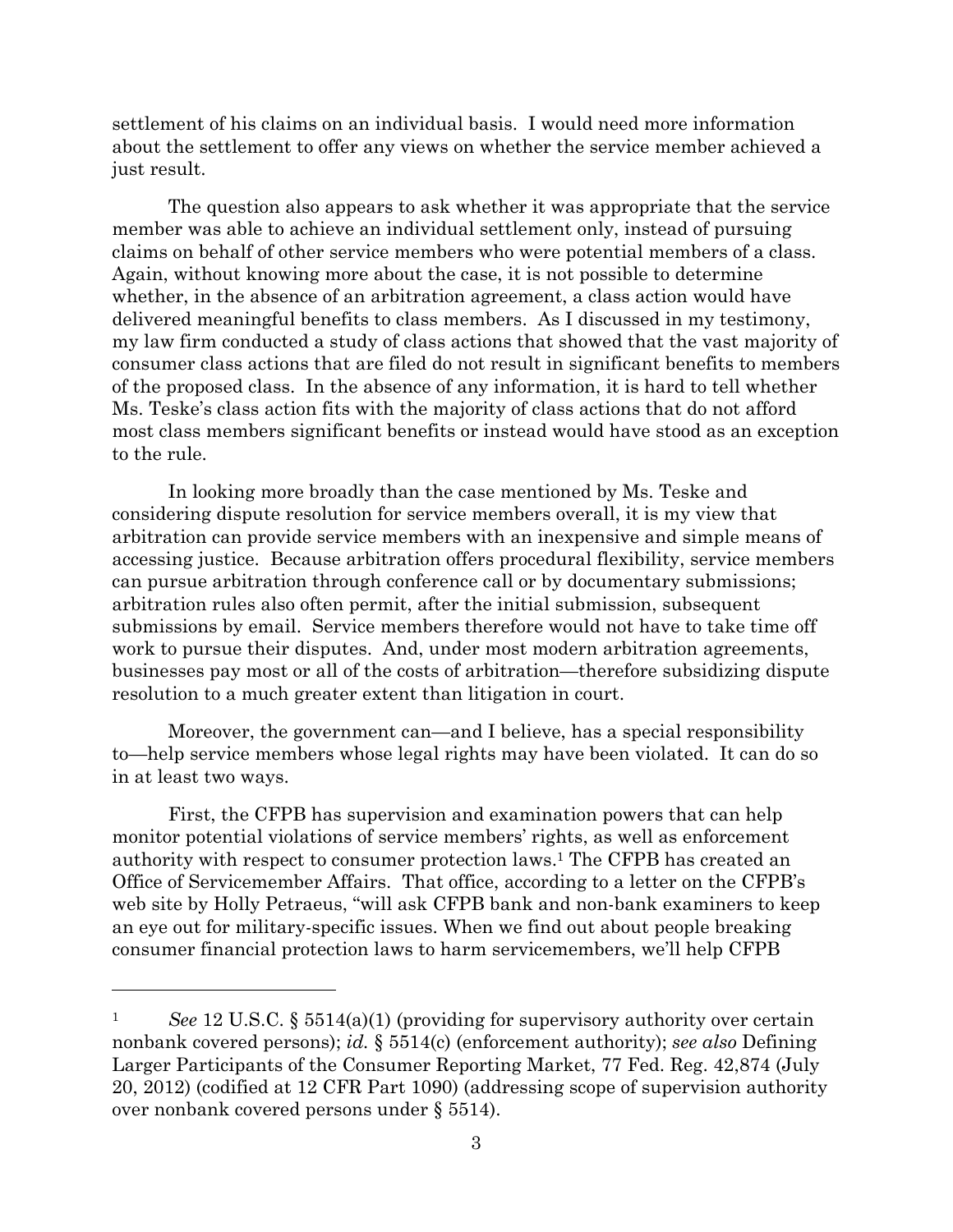enforcement teams take action against them. And we plan to make it easy for military personnel and their families to contact the CFPB with questions or complaints about consumer financial products and services."2 Thus, especially if there were a systemic problem that adversely affected our service members, the CFPB possesses the authority and ability to assist them.

Second, the Judge Advocate General's Corps for the branches of the armed services provide legal assistance to service members and retirees; this legal assistance extends to providing advice about real property disputes and the Servicemembers' Civil Relief Act.3

In these ways, the government can help protect the legal rights of our service members without the burdens associated with class action litigation.

1

<sup>2</sup> http://www.consumerfinance.gov/petraeus-letter/.

<sup>3</sup> For example, the Regional Legal Service Office, Naval District Washington, provides legal assistance to individuals in "Maryland, Northern Virginia, and the District of Columbia." Its website states that it allows "service members and their dependents, reservists on active duty for 30 days or more, and retirees, as resources permit" to obtain assistance in a number of areas, including "Real Property," "SCRA," and "Consumer/Financial Affairs" issues. *See*

http://www.jag.navy.mil/legal\_services/rlso/rlso\_naval\_district\_washington.htm.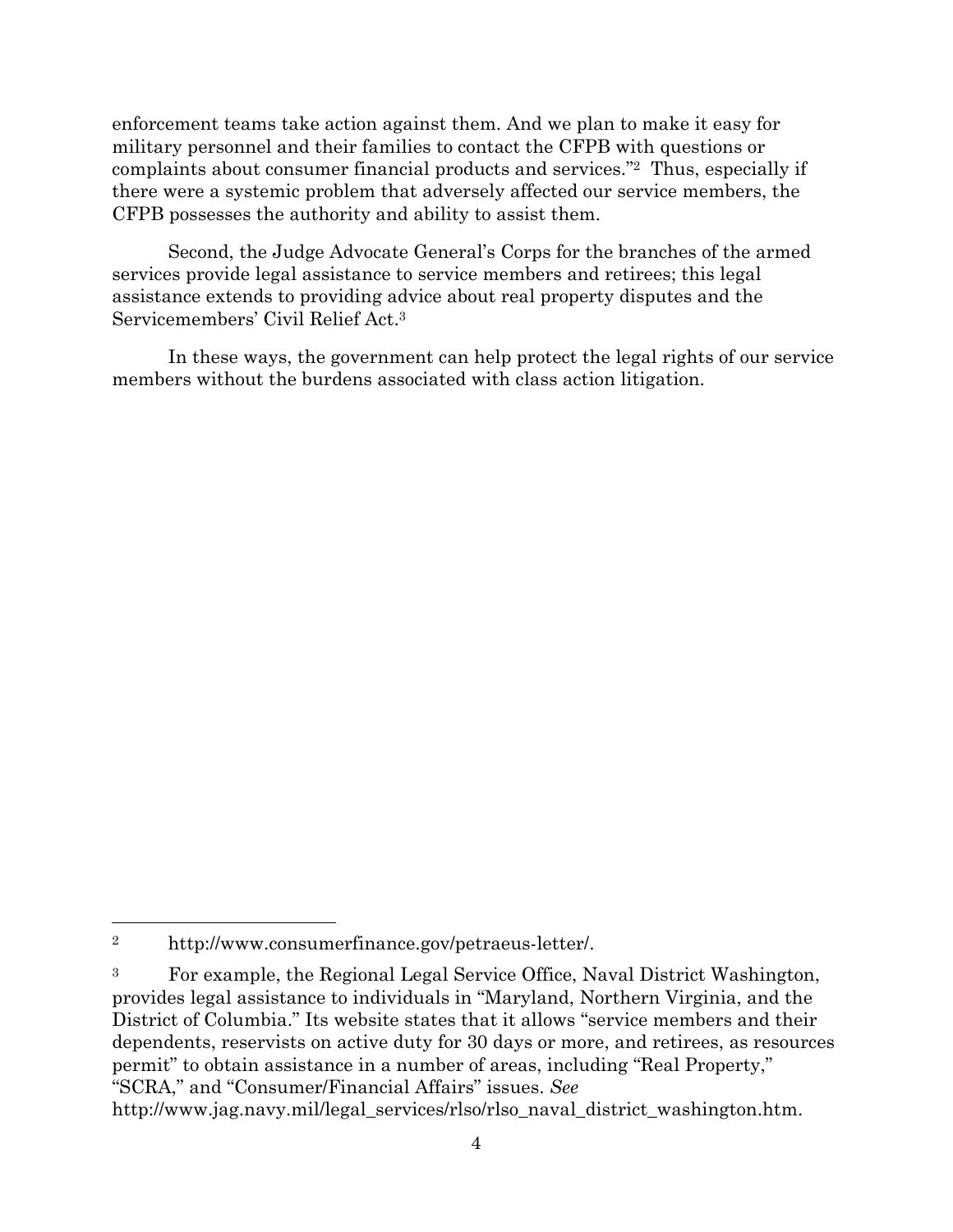**"The Federal Arbitration Act and Access to Justice: Will Recent Supreme Court Decisions Undermine the Rights of Consumers, Workers, and Small Businesses?"**

> **Questions for the Record Submitted by Ranking Member Charles E. Grassley December 20, 2013**

**Questions for Archis Parasharami**

**1. The Supreme Court has stated that class action waivers in an arbitration agreement will be enforced. However, there are alternatives to class actions such as cost sharing or cost shifting. These tools may allow individual claimants to pursue what would otherwise be cost-prohibitive small claims. Please explain how small, but costly, claims will proceed? Also, please describe the alternatives to class actions and how they are used.**

As I described in my written testimony (at pages 18-19), there are a variety of ways to pursue claims in individual arbitration that are relatively small in size but may be costly to prove.

Significantly, even the dissenting Justices in *American Express Co. v. Italian Colors Restaurant*<sup>1</sup> recognized that that class procedures are not necessary to vindicate small individual claims because "non-class options abound" for pursuing claims under federal law in individual arbitration.

For example, many arbitration provisions provide for some combination of (i) incentive or bonus payments designed to encourage the pursuit of small claims, and (ii) the shifting of expert witness costs and attorneys' fees to defendants when the consumer or employee prevails on his or her claim. The AT&T provision at issue in *AT&T Mobility LLC v. Concepcion*<sup>2</sup> contains such features. If a consumer obtains an arbitral award that is greater than AT&T's last settlement offer, he or she will receive a minimum recovery of \$10,000 plus twice the amount of attorneys' fees that his or her counsel incurred for bringing the arbitration. In addition, under such circumstances, the company is required to reimburse such a customer for reasonable expert witness fees.

As the dissenting Justices in *American Express* acknowledged, when an arbitration provision "provide[s] [such] an alternative mechanism to . . . shift . . . the necessary costs" of proving a claim, that eliminates any concern about the ability of individual

<sup>1</sup> 133 S. Ct. 2304 (2013).

<sup>2</sup> 131 S. Ct. 1740 (2011).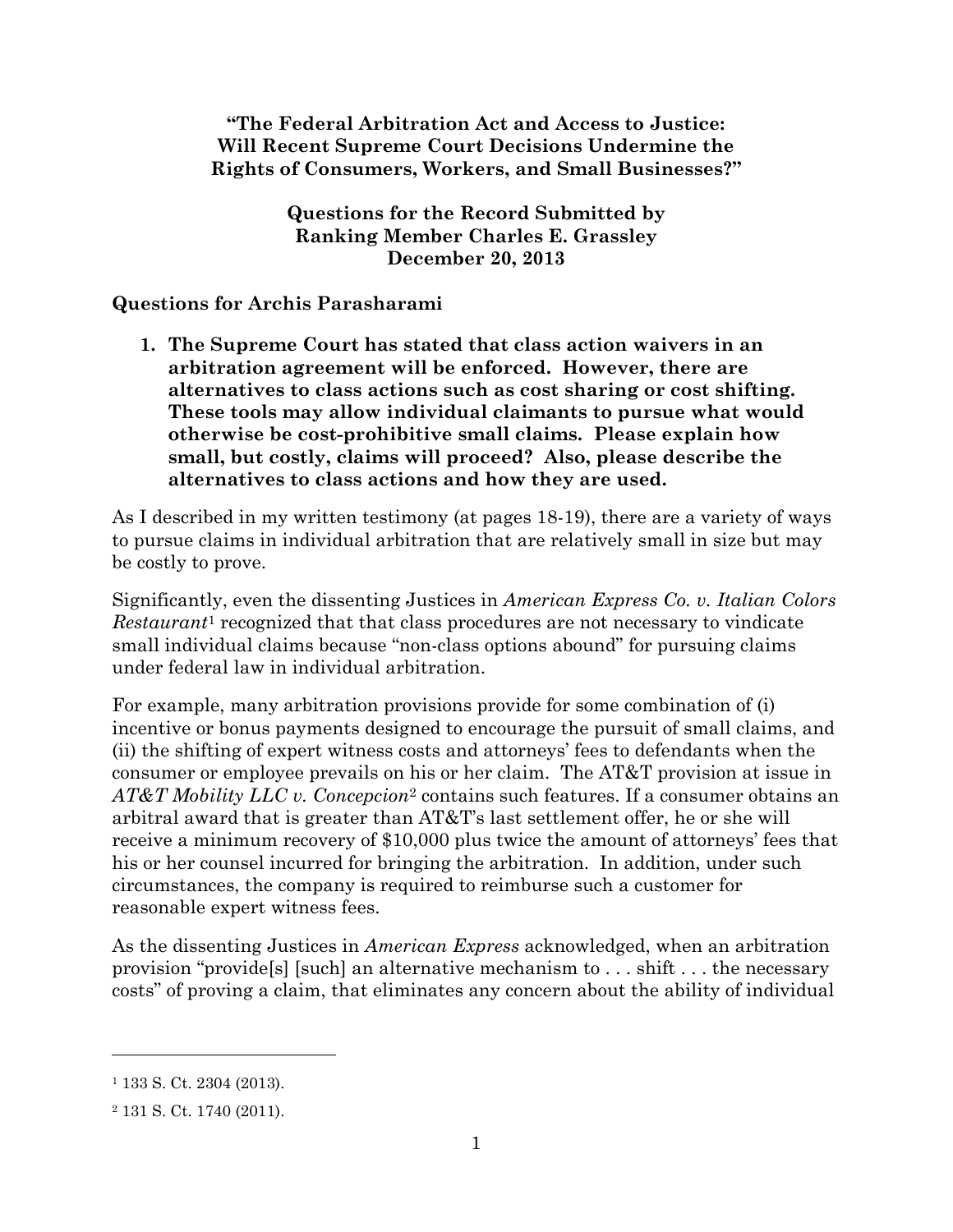plaintiffs to vindicate their rights in arbitration.<sup>3</sup> A number of companies have adopted approaches that are similar to AT&T's arbitration provision.

The *American Express* dissenting Justices further recognized that "informal coordination among individual claimants" would allow those claimants to share the same lawyer, experts, and costs of proof, thereby reducing the costs to each claimant.<sup>4</sup> For example, an entrepreneurial plaintiffs' lawyer can recruit large numbers of clients (via the internet, social media, or other similar means), file thousands of individual arbitration demands on behalf of those clients, and distribute common costs over all those claimants, making the costs for expert witnesses and fact development negligible on a per-claimant basis.

The litigants before the Supreme Court also recognized that cost-sharing can support the vindication of small claims in individual arbitration.

As mentioned at the first panel at the Hearing, the brief of the United States in *American Express* stated that companies can "adopt[] arbitration procedures that can feasibly be invoked even for small-value claims." The brief also stated that "many companies have modified their agreements to include streamlined procedures and premiums designed to encourage customers to bring claims."."<sup>5</sup>

In addition, counsel for Italian Colors Restaurant explained in its brief to the Supreme Court that although "[t]he cost-sharing available in class-action litigation provides one mechanism to address the high expert costs" necessary to prove their claim, "it is far from the only mechanism." Indeed, they explained, "[b]ilateral arbitration *remains feasible* if costs can be shared or shifted," as under the "arbitration clause at issue in *Concepcion*."<sup>6</sup>

With these principles in mind, some plaintiffs' lawyers are already beginning to institute multiple individual arbitrations or small claims actions—especially in view of the ability to reach multiple, similarly situated individuals using websites and social media. Indeed, this strategy for spreading litigation costs is an increasingly common means of pursuing disputes in arbitration:

• One of the lead counsel for the plaintiffs in *American Express* indicated at a Practicing Law Institute program that if the Supreme Court compelled arbitration the plaintiffs could, and would, pursue their claims through

<sup>3</sup> 133 S. Ct. at 2318 (Kagan, J., dissenting).

<sup>4</sup> *Id.*

<sup>5</sup> Brief for the United States as Amicus Curiae Supporting Respondents at 24, 28, *American Express Co. v. Italian Colors Restaurant*, 133 S. Ct. 2304 (2013) (No. 12-133), 2013 WL 367051.

<sup>6</sup> Brief for Respondents at 17-18, 37, *American Express Co. v. Italian Colors Restaurant*, 133 S. Ct. 2304 (2013) (No. 12-133), 2013 WL 267025 (emphasis added).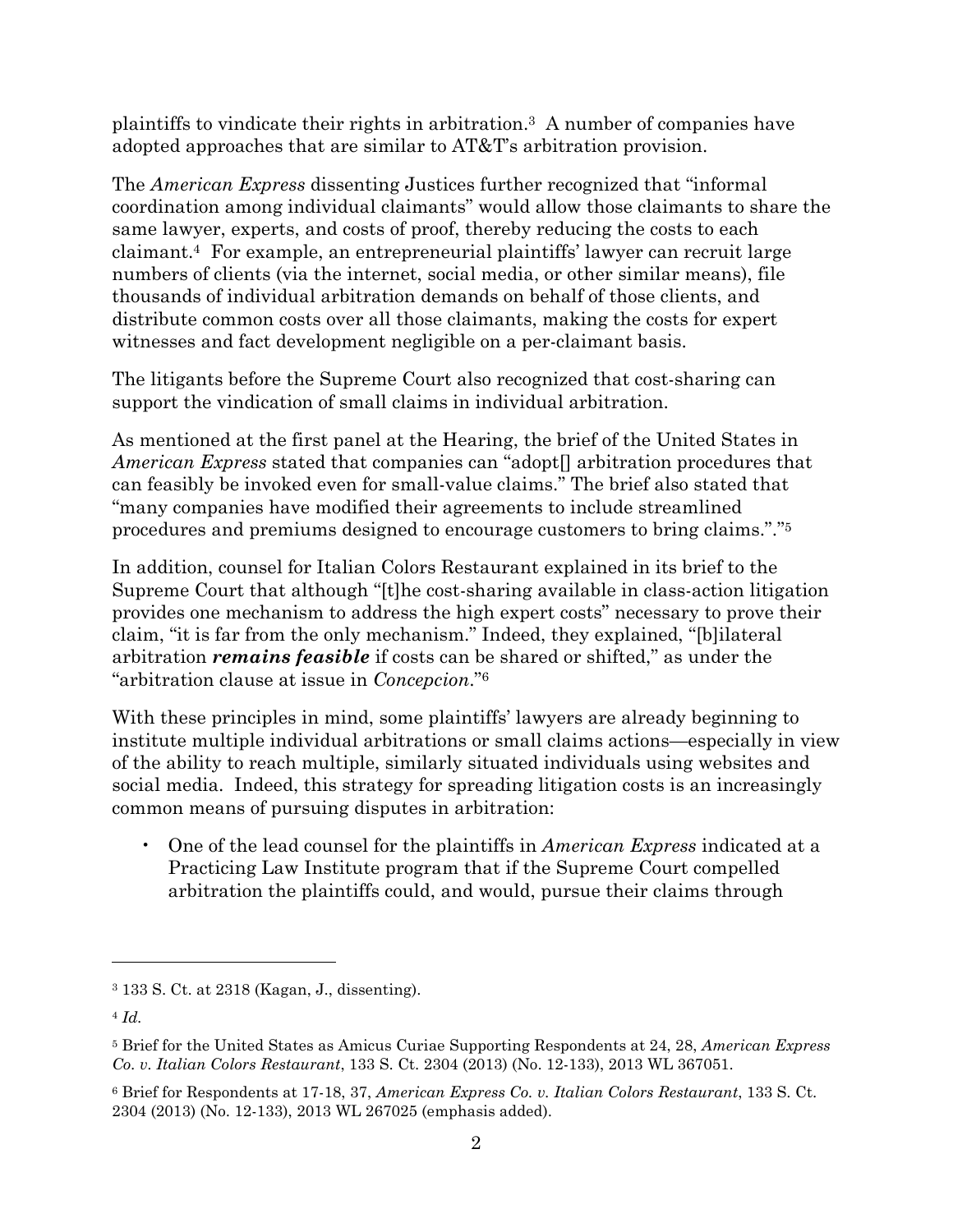individual arbitrations by using this cost-spreading approach.<sup>7</sup> While that counsel ultimately entered into a settlement, *Law360* later reported that, as part of the settlement, any claimant who pursued individual arbitrations would have "access to the entire litigation record from the nearly decade-long antitrust battle, as long as the merchant signs a confidentiality agreement." As counsel for the plaintiffs explained: "We fought really hard for that, to make the arbitration process as viable as it can be." He continued by acknowledging that "merchants representing 70 to 80 percent of AmEx's charge volume" would be able to "avail themselves" of the arbitration process.<sup>8</sup>

- The Internet and social media have made it easier than ever for aggrieved consumers to find each other. One lawyer "set up a website to recruit plaintiffs" to bring multiple small-claims cases alleging marketing of credit information.<sup>9</sup> Similarly, a former lawyer who sued an automaker in smallclaims court after opting out of a class action set up a website along with profiles on Twitter and Facebook and a video on YouTube to publicize her case. She was as a result "contacted by hundreds of other car owners seeking guidance in how to file small claims suits if they opted out of" the class action.<sup>10</sup>
- After the decision in *American Express*, a member of a leading plaintiffs' firm recognized this new approach: "I think you'll continue to see firms like mine move into arbitration. If what large corporations want is to have thousands or tens of thousands of individual arbitrations as opposed to class actions ... then that's the direction we'll go in. It's a bit of 'be careful what you ask for.'"<sup>11</sup>
- At oral argument in *American* Express, Chief Justice John Roberts suggested that plaintiffs could use the resources of a common interest group, such as a small-merchant trade organization, to "get together and say we want to

<sup>7</sup> *See* Gary B. Friedman, "Arbitration," *Consumer Financial Services Institute 2013*, Practicing Law Institute (Apr. 23, 2013), online at

http://www.pli.edu/Content/OnDemand/Consumer\_Financial\_Services\_Institute\_2013/\_/N-4nZ1z12p2h?fromsearch=false&ID=158662.

<sup>8</sup> Melissa Lipman, *AmEx To Spend Up To \$79M In Surcharge Suit Settlement*, Law360.com (Dec. 19, 2013), online at http://www.law360.com/classaction/articles/497520.

<sup>9</sup> Sara Foley & Jessica Savage, *Court Filings Boost Revenue*, Corpus Christi Caller Times (Nov. 27, 2010), online at http://www.caller.com/news/2010/nov/27/court-filings-boost-revenue/

<sup>10</sup> Linda Deutsch, *Honda Loses Small-Claims Suit Over Hybrid MPG*, Associated Press (Feb. 1, 2012), online at http://www.msnbc.msn.com/id/46228337.ns/business-autos/t/honda-loses-smallclaims-suit-over-hybrid-mpg/

<sup>11</sup> Melissa Lipman, *Plaintiff's Lawyers Still Hopeful After* AmEx *Ruling*, LAW360 (June 21, 2013), online at http://www.law360.com/articles/452294/plaintiffs-lawyers-still-hopeful-after-amex-ruling (quoting Jonathan Selbin).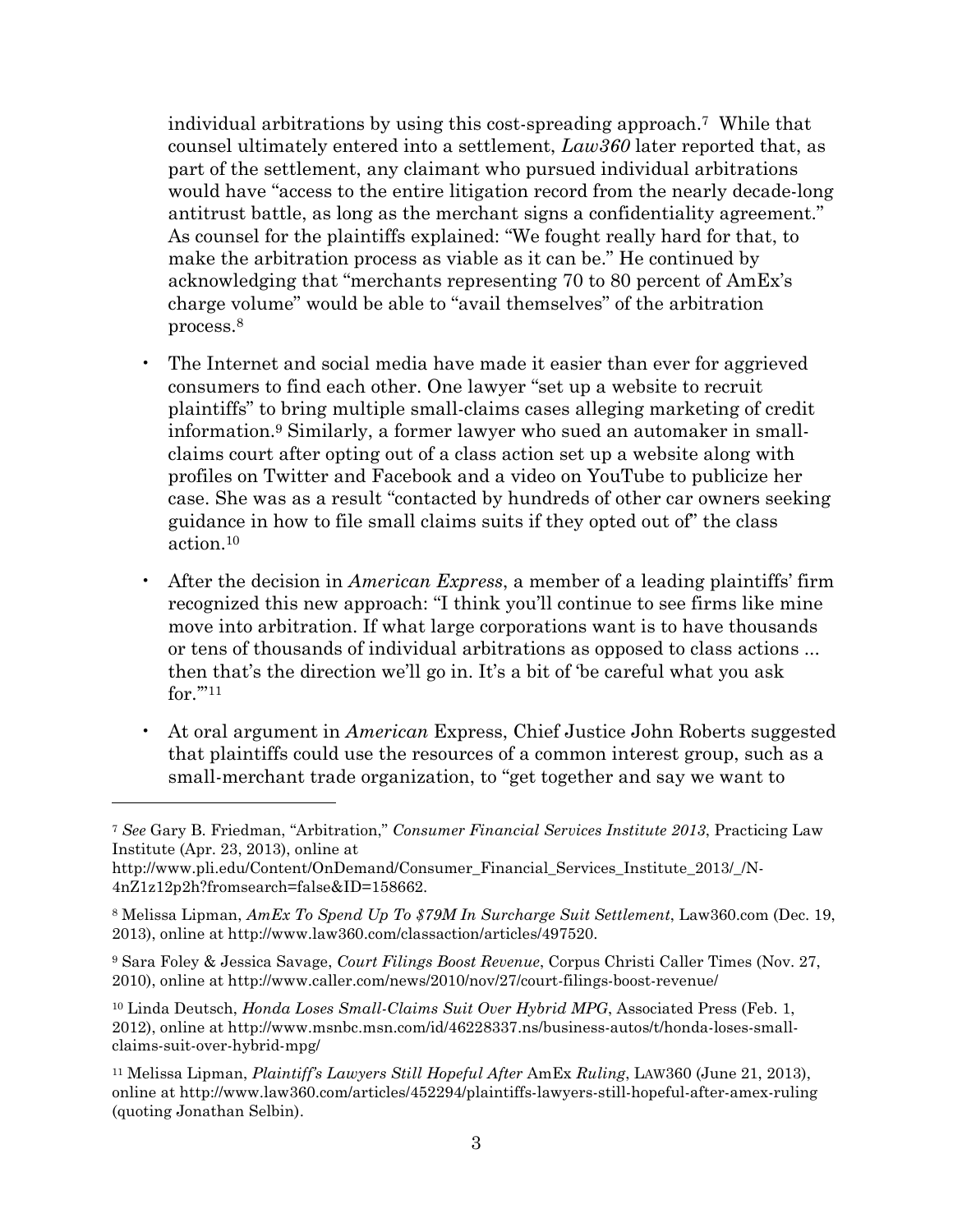prepare an antitrust expert report" that could be used in each of the subsequent arbitrations.<sup>12</sup>

• In other contexts, the pooling approach has helped plaintiffs lower their individual costs. As one study noted, "[a]n example of how such coordination can work is the large number of individual actions filed in litigation by common counsel for alleged violations of the Fair Debt Collection Practices Act, often against the same defendant."<sup>13</sup> In no small part because the fixed costs of proving a claim against the same defendant may be spread across many plaintiffs—and because attorneys' fees are provided by statute<sup>14</sup>—one newspaper reported that "[h]igh-volume consumer law firms are churning out [FDCPA] lawsuits as efficiently as the collectors they battle."<sup>15</sup>

In short, consumers, employees, and other potential plaintiffs have a wide array of tools for spreading litigation costs across a number of individual arbitrations. Social media and other technological innovations make it easier than ever for people who have common grievances to find each other and utilize common resources.

## 2. **Do you consider a class action proceeding as the best or most efficient way for individuals to have their claims adjudicated, whether or not in an arbitration proceeding?**

Class action proceedings are rarely the best or most efficient way for claims to be adjudicated—whether in arbitration or not.

To begin with, the overwhelming majority of disputes that consumers and employees may have would never qualify for class treatment because they are factspecific and individualized—for example, if a consumer claims that a product he or she purchased does not work, or that particular charges appearing on a bill were not actually incurred.

Even in the minority of situations where a claim might qualify for class treatment, class actions are not efficient ways to deliver meaningful benefits to class members. Indeed, class actions are often troubling because they impose substantial costs without providing much in the way of benefits to most class members. My firm

<sup>12</sup> Tr. of Oral Argument at 21, *American Express Co. v. Italian Colors Restaurant*, No. 12-133 (Feb. 27, 2013), online at http://www.supremecourt.gov/oral\_arguments/argument\_transcripts/12-133.pdf.

<sup>13</sup> Gregory C. Cook, *Why* American Express v. Italian Colors *Does Not Matter and Coordinated Pursuit of Aggregate Claims May Be a Viable Option After* Concepcion, MICH. J. L. REFORM ONLINE (Apr. 14, 2013), online at http://www.mjlr.org/2013/04/why-american-express-v-italian-colors-doesnot-matter-and-coordinated-pursuit-of-aggregate-claims-may-be-a-viable-option-afterconcepcion/#fnref-2132-14 (footnote omitted).

<sup>14</sup> *Id*. (citing 15 U.S.C. § 1692k).

<sup>15</sup> Chris Serres, *Debtors in Court – Suing Collectors*, MINN. STAR-TRIB. (Mar. 17, 2011), online at http://www.startribune.com/investigators/99676349.html?refer=y.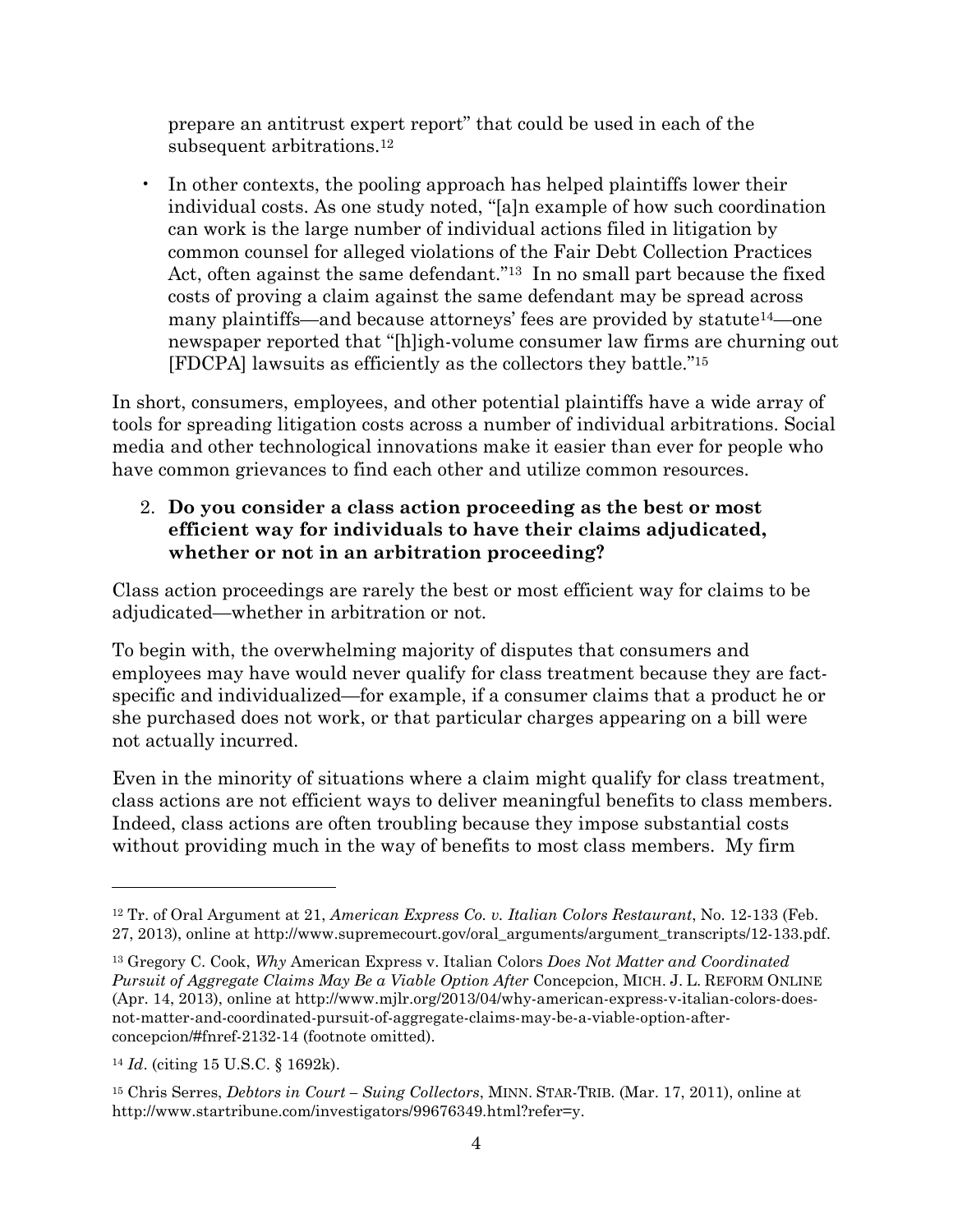conducted a study of class action litigation that was attached as Exhibit A to my written testimony. As explained in that study, only about a third of cases settled on a class-wide basis; moreover, the settlements for which claims and/or distribution data were available showed that the lawsuits delivered funds to under 10% of the class—and sometimes under 1%. That is not surprising: many settlements require class members to submit a claim form—often with onerous documentation requirements—leading class members not to try to seek relief in the first place.

Arbitration on an individual basis affords consumers, employees, and small businesses with a mechanism that can be much more effective at delivering fair, easy, and quick access to a neutral decisionmaker at low cost. As the empirical research discussed in my written testimony reveals, arbitration is faster and cheaper than litigation, and is more likely to result in positive outcomes for consumers and employees.

## 3. **Professor Gilles stated that your law firm's study of class actions involved "cherry-picked" data. Please respond.**

Professor Gilles' unsupported assertion is false. The methodology for my firm's study is simple, straightforward, and transparent. Appendix C to the study provides details of that methodology, which I also explain here.

It was not possible to study all class actions; no other study has even come close. To make the study design manageable, we focused on cases filed in or removed to federal court because the dockets and case filings for federal courts are available online. By contrast, filings in state courts often are not searchable, let alone available, online.

We decided to study cases filed in or removed to federal court in a single year for three reasons. First, limiting the sample set to cases brought in a single year would ensure that the number of cases was manageable. Second, by selecting the year 2009, we were able to ensure that the Class Action Fairness Act of 2005 applied, which meant that most of the significant class actions that were alleged to be worth at least \$5 million would proceed in federal court (and thus have the case files available online). Third, our experience suggested that most of the cases would have proceeded to a resolution over a four- to five-year period. Indeed, we found that 86% of the cases we studied were completed by 2013.

We also recognized that it would be impracticable to identify every putative class action filed in federal courts during 2009. There is no listing of class actions filed each year. And the federal courts' Public Access to Court Electronic Records (PACER) system does not offer an option for filtering cases, on a nationwide basis, to determine which lawsuits involve class allegations.

We therefore sought a neutral way of identifying class actions that were filed. We decided to review cases that were mentioned in two commercial publications: the *BNA Class Action Litigation Reporter* and the *Mealey's Litigation Class Action*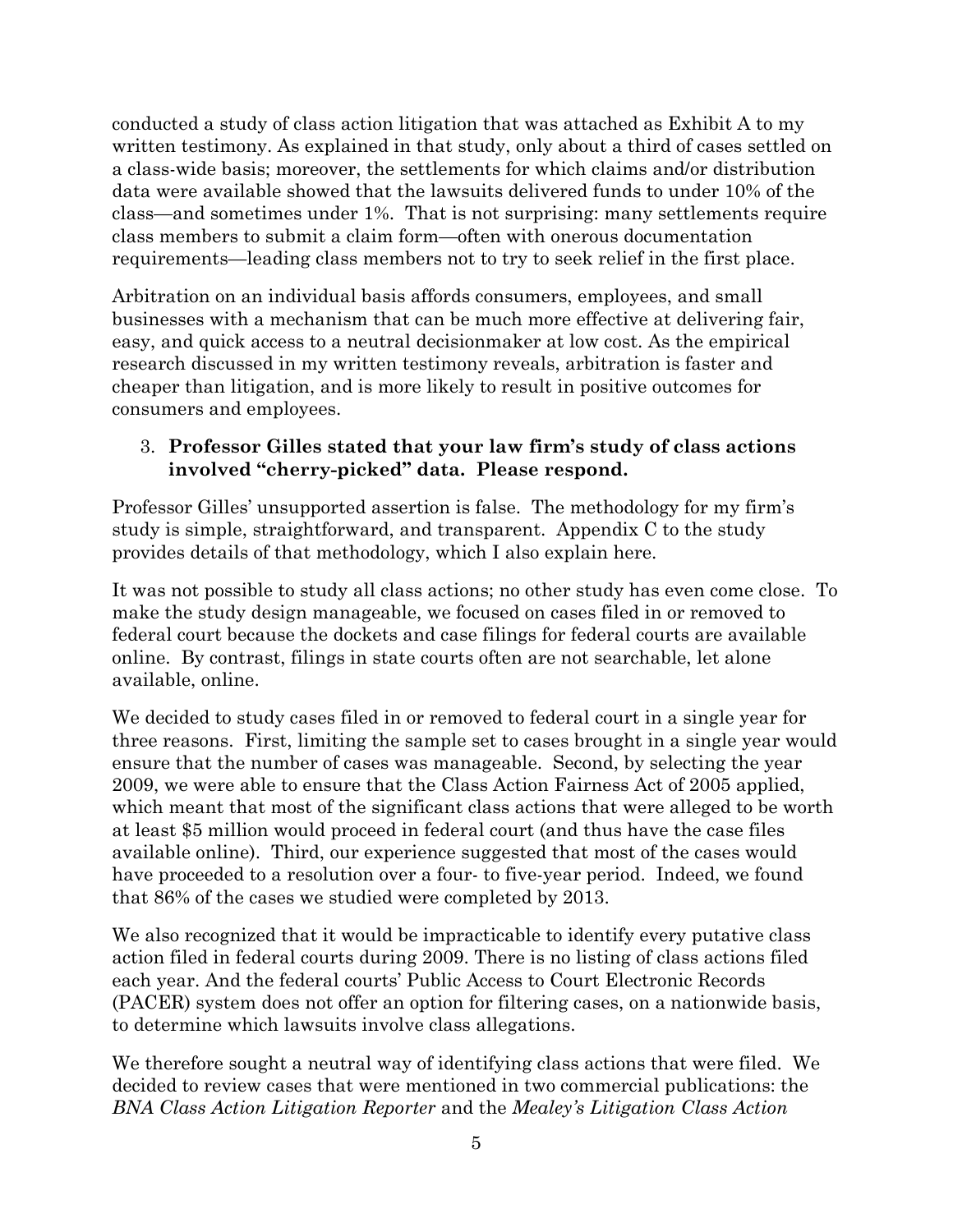*Reporter*. Those publications cover a wide array of developments in class action litigation, and therefore provide a diverse sample of filed class action complaints. The publications have an incentive to report comparatively more significant class actions out of all class actions filed, without wasting readers' time and attention on minor or obviously meritless suits. If anything, that means the sample set of cases we reviewed would be skewed in favor of more significant class actions filed by prominent plaintiffs' attorneys – which, experience and logic would suggest, should be *more meritorious on average* than a sample generated randomly from all class actions filed.

Finally, we excluded three categories of cases that are not analogous to the types of disputes that would be covered by the proposed Arbitration Fairness Act—i.e., claims by consumers, employees, and small businesses. These exclusions had next to no effect on the results of our study.<sup>16</sup>

- We excluded class actions brought by the EEOC, which do not proceed under Federal Rule of Civil Procedure 23.<sup>17</sup>
- We also excluded Fair Labor Standards Act "collective actions," for which—in contrast with opt-out class actions typical of consumer and employee claims similarly situated employees must provide consent in writing in order affirmatively to opt-in to the representative plaintiff's suit.<sup>18</sup>
- Finally, we also excluded securities class actions, which one academic study has described as being "managed under a set of class action rules distinct from" typical consumer and employee class actions, and under which "the plaintiffs with the largest losses have a significant role in the litigation."<sup>19</sup>

It is critically important for policymakers to base decisions on empirical data rather than anecdotes. For a long time, the debate about class actions has suffered from a lack of empirical information. Our study takes an important step forward in filling that gap, by reviewing a neutrally selected sample of cases. We are proud of and stand by the work done on our firm's study. At the same time, we welcome others to

<sup>16</sup> Our 169-case sample set, which included these cases, resulted in 57% of cases dismissed, 14% pending, 28% settled on a class-wide basis, and 1% dismissed after an order compelling arbitration. After excluding them, our 148-case sample set resulted in 57% of cases dismissed, 14% pending, 28% settled on a class-wide basis, and 1% dismissed after an order compelling arbitration.

<sup>17</sup> *See, e.g., Gen. Tel. Co. of Nw., Inc. v. EEOC*, 446 U.S. 318 (1980).

<sup>18</sup> *See* 29 U.S.C. § 216(b).

<sup>19</sup> Nicholas M. Pace & William B. Rubenstein, *How Transparent are Class Action Outcomes? Empirical Research on the Availability of Class Action Claims Data* at 20, RAND Institute for Civil Justice Working Paper (July 2008), online at billrubenstein.com/Downloads/RAND%20Working% 20Paper.pdf; *see, also e.g.,* Private Securities Litigation Reform Act of 1995, Pub. L. No. 104-76, 109 Stat. 737 (1995); Securities Litigation Uniform Standards Act of 1998, Pub. L. No. 105-353, 112 Stat. 3227 (1998).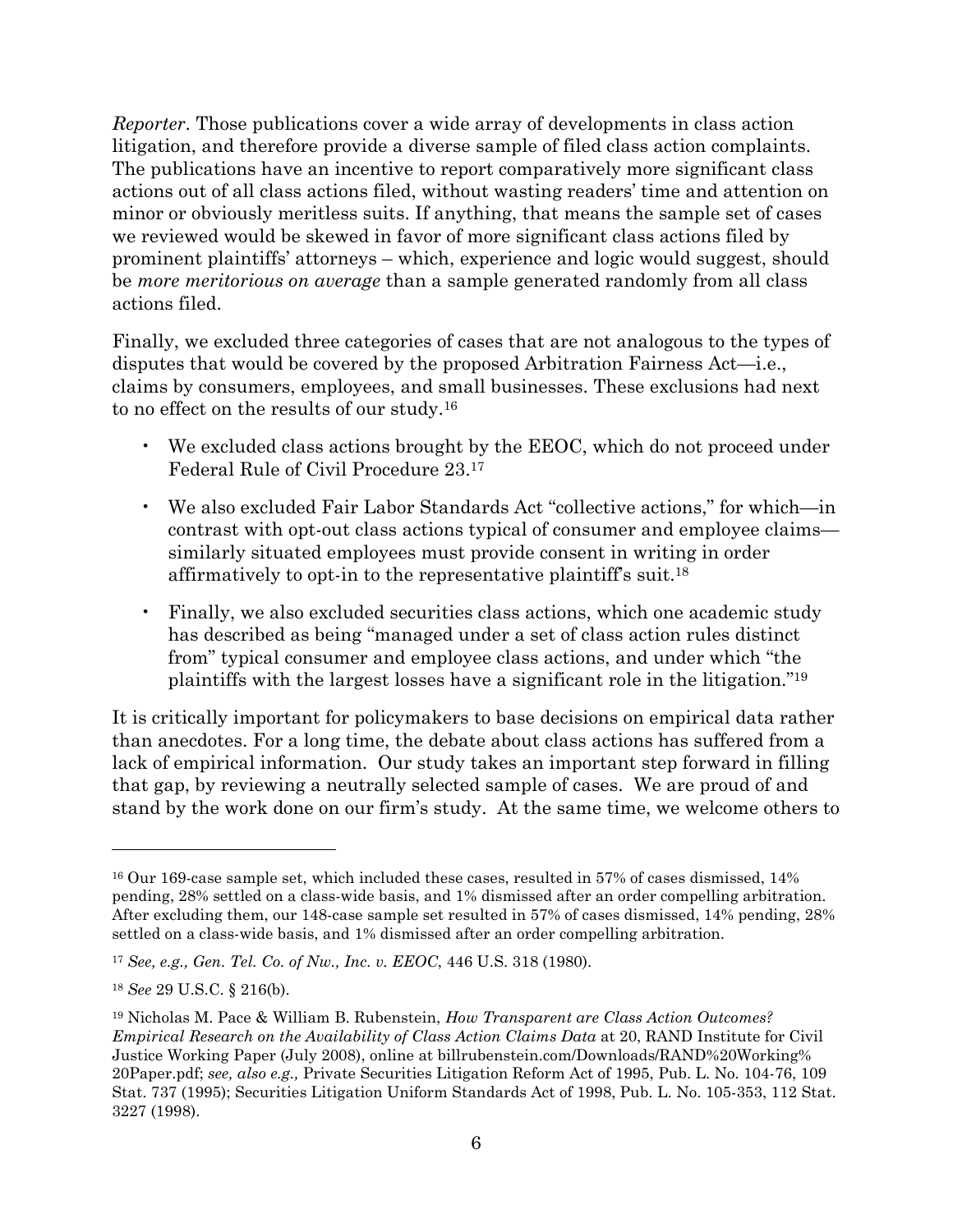take further steps in researching class actions to continue the work of replacing anecdotes with data.

**4. Last week, the Consumer Financial Protection Bureau announced its preliminary findings from the arbitration study Congress mandated in the Dodd-Frank Act. According to one report, there's concern the Consumer Financial Protection Bureau is preparing to write tough new rules restricting the use of arbitration clauses in consumer banking contracts. Please provide more information about the Consumer Financial Protection Bureau's study and what it means going forward.**

When the Bureau issued what it described as its "study results to date," its report included a number of important disclaimers that show why its "preliminary results" provide little information that is relevant to the central question that the Bureau must address: For the kinds of injuries that most consumers can suffer, what is the real-world accessibility, cost, fairness and efficiency of arbitration as compared to suing in court? And how will consumers be harmed if arbitration is prohibited or subjected to regulation that eliminates arbitration's availability. The Bureau stated:

- "Readers should not interpret this presentation as our assessment, preliminary or otherwise, of the relative importance of different areas to be covered in the statutory report to Congress. Rather, the subjects addressed here are those as to which we already have been able to obtain and analyze sufficient data in order to make some preliminary findings."
- "Because the Bureau's work on this study is ongoing, any of the findings presented here may be refined or modified when we issue our report to Congress."
- "This presentation focuses on the 'front-end' of formal disputes involving customers"—the nature of formal filings; "[i]n later work, we intend to address the 'back-end' of formal disputes: what happens, in how long, and at what cost."

The Bureau also identified a variety of areas not yet addressed, such as "the disposition of cases across arbitration and litigation (including class litigation), both in terms of substantive outcome and in terms of procedural variable like speed to resolution"; "consumer benefits and transaction costs in consumer class actions involving consumer financial services" including "whether class actions exert improper pressure on defendants to settle meritless claims"; and "the possible impact of arbitration clauses on the price of consumer financial products."

Especially with all of those issues—and more—left unresolved, the preliminary study does not even begin to answer the central questions that the Bureau must address.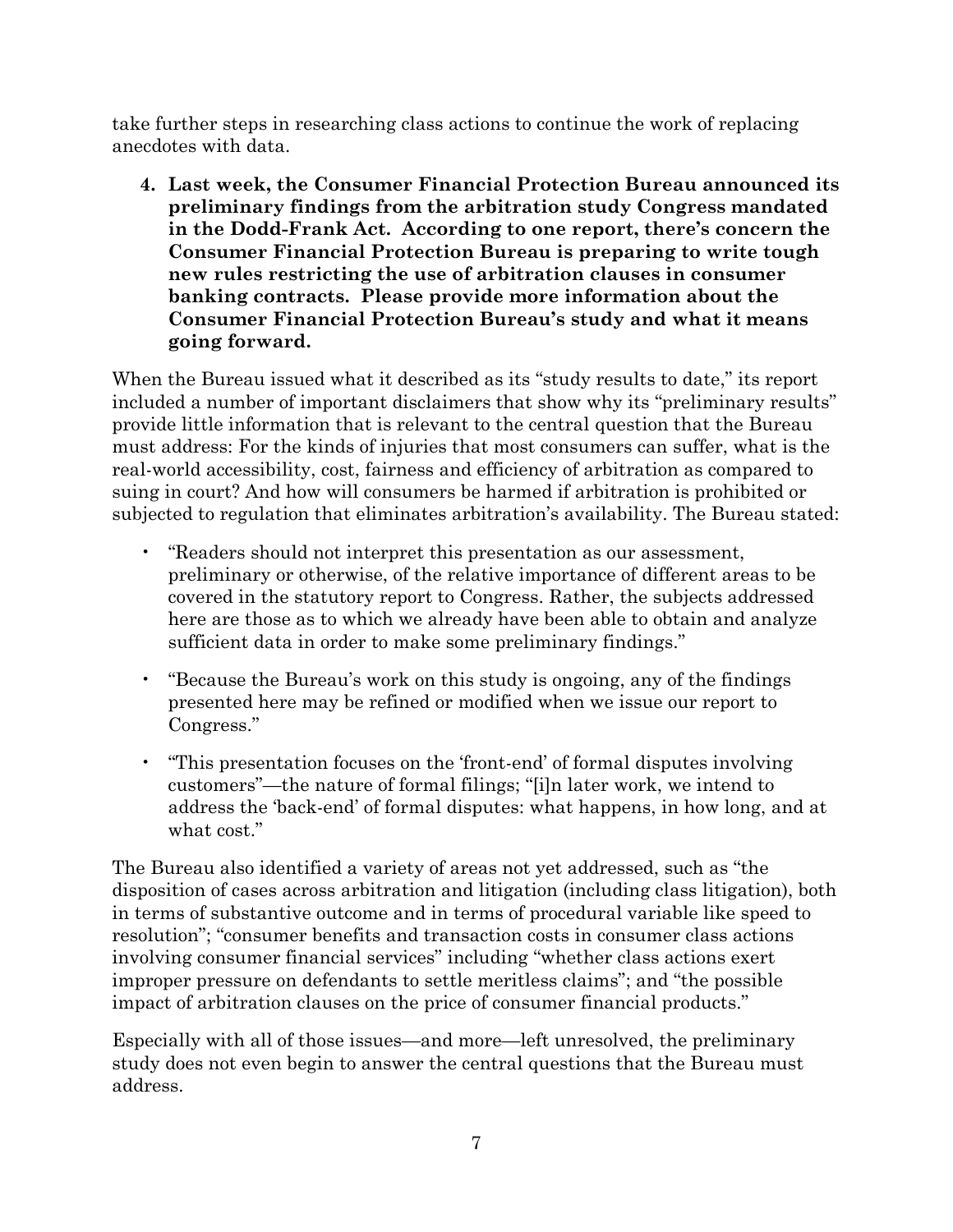To begin with, the number of formal claims filed by consumers in arbitration and in court—the principal focus of the Bureau's attention—says nothing about the relative accessibility and fairness of the two methods of dispute resolution. The Bureau compares the number of complaints filed in arbitration to a larger total number of potential customers, and seems to view the disparity as possible evidence that arbitration is not useful to consumers. Any such conclusion would be misguided for several reasons:

• *First*, consumers' claims often are resolved before the filing of a formal arbitration proceeding. Individuals who file arbitration demands—just like those who file small claims court cases or lawsuits in court—are almost always a very small group of consumers whose concerns were not resolved through the less-formal customer service mechanisms that precede the filing of an arbitration demand. The vast majority of customer concerns are resolved through informal channels, such as customer service processes, negotiation, or mediation, before a concern ripens into a dispute and a formal arbitration demand is filed.

Moreover, because businesses subsidize most or all of the costs of arbitration—under AAA consumer rules, for example, a business must cover at least \$1500 in filing fees—it is economically rational for every business to settle disputes of less than \$2,000-5,000 before an arbitration is commenced. But that same incentive is lacking in court, where the cost burden falls on the consumer.

What is more, many arbitration agreements create even greater incentives to settle claims before arbitration begins, such as through arbitration provisions that—like the provision at issue in *AT&T Mobility v. Concepcion*—contain potential bonus payments to customers who do better in arbitration than a company's last settlement offer. It is thus a straightforward matter of economics that, if a consumer has a dispute with a company of less than the bonus figure—and the claim is not frivolous or abusive—the company has every reason to settle by offering a payment (often for the full amount of the claim plus an amount for attorneys' fees) that satisfies the customer.

Thus, as the Supreme Court explained in *Concepcion*, the consumers' claim in that case was "most unlikely to go unresolved" because the arbitration provision at issue provided that the company would pay the Concepcions a minimum of \$7,500 and twice their attorneys fees if they obtained an award "greater than AT&T's last settlement offer."<sup>20</sup> And this self-imposed incentive to settle occurs not just at the stages of a formally commenced arbitration or the pre-arbitration negotiation period. Instead, large numbers of AT&T customers have their concerns resolved at a much earlier point by calling or

<sup>20</sup> 131 S. Ct. at 1753.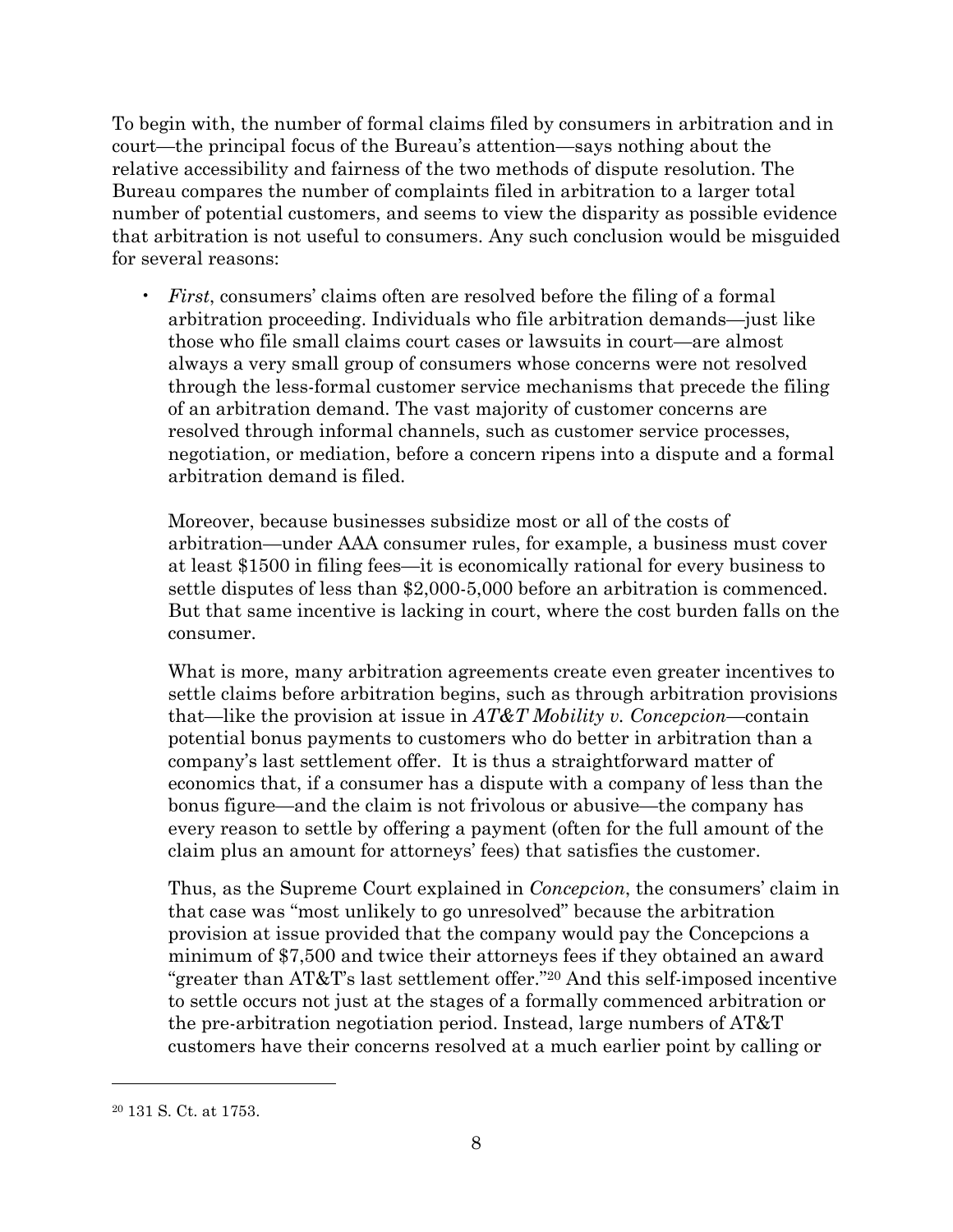e-mailing AT&T's customer care department, which is remarkably effective: the record in *Concepcion* indicated that AT&T representatives awarded more than \$1.3 billion in compensation to customers during a single twelve-month period in response to customer concerns and complaints.

Significantly, the Bureau's own preliminary results recognize that virtually all of the arbitration provisions studied require the company involved to pay all or nearly all of the arbitration costs and that many of the provisions include bonus provisions. Those agreements provide a very weighty incentive for pre-arbitration settlement of any non-frivolous consumer claim of \$5,000 or less.

- *Second*, a concerted campaign to invalidate arbitration agreements was underway for the entire period studied by the Bureau. Plaintiffs' lawyers vigorously resisted arbitration (with success in certain "magnet" jurisdictions for class actions) before *Concepcion*. And after the Supreme Court held in *Concepcion* that class waivers in arbitration agreements are enforceable, the plaintiffs' bar has continued to search for ways to avoid their clients' agreements to resolve their disputes in arbitration. The unfortunate effect of these widespread efforts is that lawyers who represent consumers and their allies in consumer advocacy organizations have failed to encourage consumers to pursue their disputes in simplified, often cost-free arbitration.
- *Third*, the number of individuals who opt out of class action settlements shows nothing about the relative utility of arbitration and judicial litigation. The Bureau identified eight class actions in which the class members could choose to reject the benefits of the proposed settlement and instead file an individual arbitration claim. The failure of class members to do that, the Bureau seems to say, provides some evidence of the relative utility of arbitration and class actions. Put simply, any such contention makes no sense.

A large number of consumers in these cases did nothing: they neither opted out, nor filed the forms required (in all but two of the cases) to obtain a share of the settlement. The most logical conclusion is that these consumers viewed the claim as spurious and/or the litigation process as a waste of their time.

The fact that some consumers took advantage of a settlement offer says nothing about their view of the judicial litigation process—they may simply have concluded that it was worth obtaining what was offered—and absolutely nothing about their view of arbitration as an alternative.

Finally, that some consumers opted out but did not pursue arbitration claims similarly offers no illumination about their views of arbitration as compared to litigation. Class members opt out of class actions for multiple reasons, as practitioners know well. True, some opt-outs may wish to pursue their own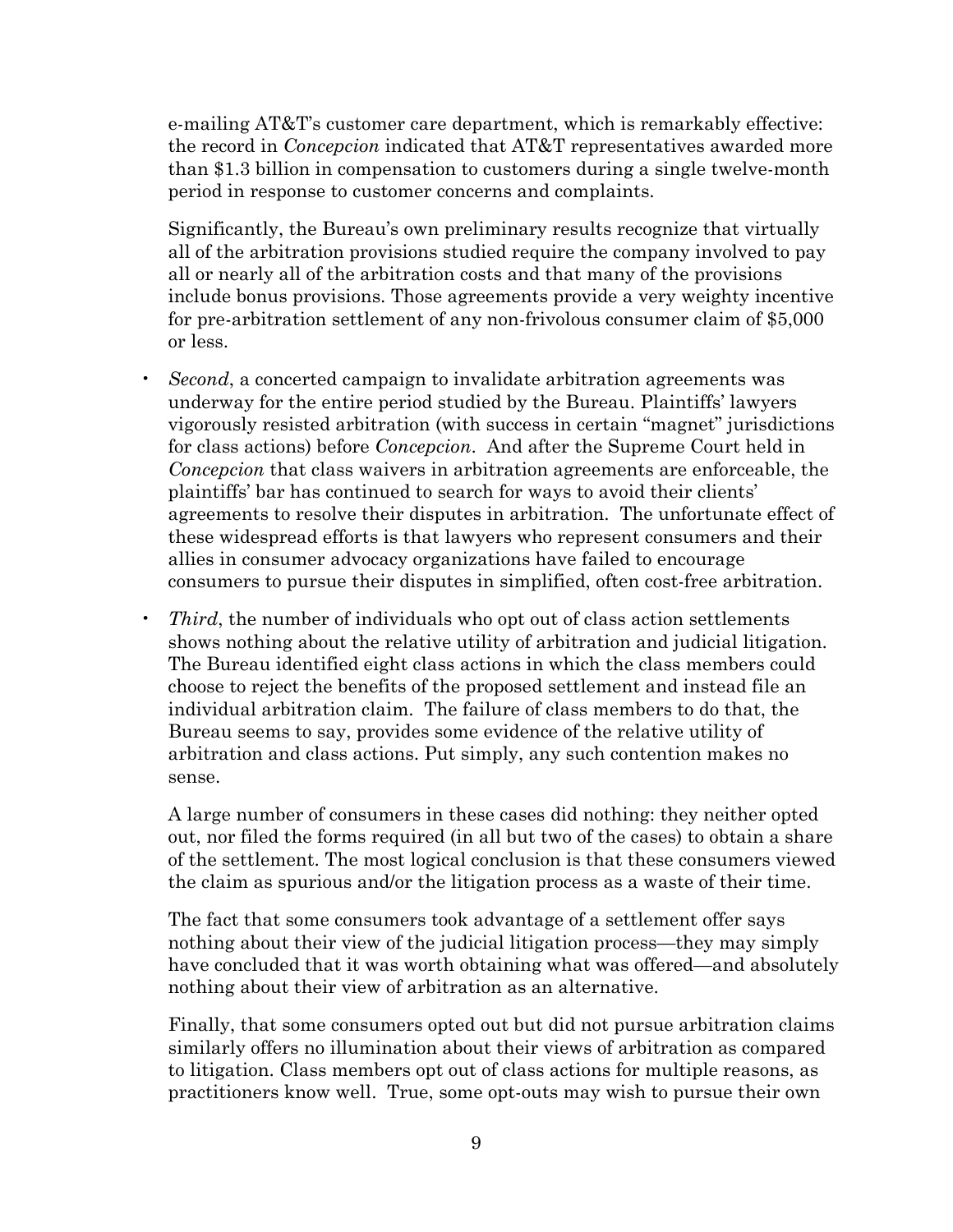claim separately, either by arbitration or small claims court. But other optouts may believe that the case is meritless and so they do not want to be part of the settlement class, and still others may object to class actions or to litigation in general. If (as is common) the class member who opted out has no quarrel with the company, then there is no reason that he or she would have chosen to initiate an arbitration. By suggesting otherwise, the Bureau appears to be assuming that (a) the claims at issue in the class action have merit; and (b) that the class members who opted out feel the same way. That thinking defies common sense and real-world experience.

- *Fourth*, the Bureau's definition of "small-value" claims presents a misleading picture of arbitration. The Bureau defines small-value claims as those involving \$1,000 or less and then concludes that few consumers arbitrate small claims. But that definition is odd, given that—based on information compiled in Appendix E of the CFPB's own document—most state smallclaims courts permit the assertion of claims of up to \$10,000. Hopefully, the Bureau did not adopt this overly narrow definition in order to be able to assert, erroneously, that consumers do not use arbitration for small claims. In addition, of course, this analysis ignores entirely the fact, discussed above, that the terms of a growing number of arbitration agreements provide a very substantial incentive for the pre-arbitration settlement of such claims.
- *Fifth*, the Bureau has not yet addressed the critical question of how the resolution of consumers' claims in arbitration compares to the outcomes obtained in court. As the Bureau acknowledges, it has not yet compared the results that consumers obtain in arbitration and in court. But, as I explained in my written testimony, existing empirical research shows that consumers do at least as well – if not better – in arbitration than in court.

Furthermore, the Bureau's brief discussion of class actions provides no basis for any conclusion regarding their value to consumers – as the Bureau itself acknowledges.

The Bureau observes that most arbitration agreements preclude class actions and class arbitrations. That is not surprising because, as the Supreme Court explained in great detail in *Concepcion*, class actions are incompatible with arbitration, which traditionally has taken place on an individual (one-on-one) basis. The assumption underlying the Bureau's observation appears to be that consumers would be better off without these features of arbitration agreements. But that assumption is based on a theoretical opinion of how class actions function; as it turns out, the theory is diametrically opposed to how class actions work in practice.

Any legitimate study of dispute resolution—and certainly any regulation based on such a study—cannot rest on theoretical assumptions about the value of the class action device; instead, the study should examine the reality of how that procedure works. Thus, the question for the Bureau is whether the value of class actions outweighs the value that arbitration provides individual consumers by increasing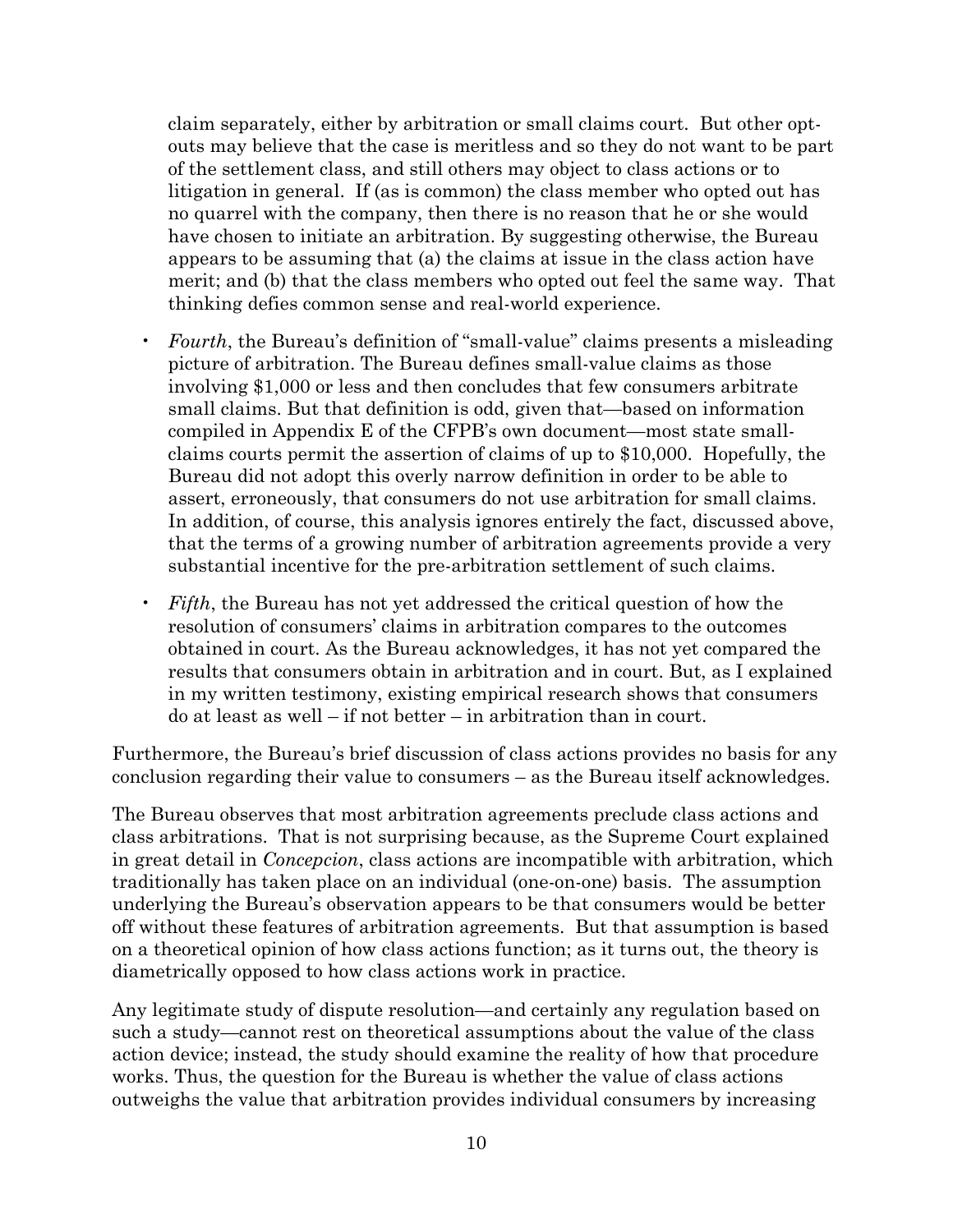their ability to pursue their claims and obtain meaningful recoveries—not just through the formal arbitration process but also through informal resolutions that result from the greater incentives to settle that are generated by arbitration agreements.

The study my law firm conducted shows that in even in the minority of class actions that are settled on a classwide basis provide little, if any, tangible benefit to class members. In the cases where claims information was available, few class members—often fewer than 10 percent, and sometimes less than 1 percent—even bothered to submit claims.

While it is true that some class actions result in settlements where the parties agree to an "automatic distribution" of benefits to class members, such distributions are the exception rather than the rule. The Bureau's unrepresentative sample pointed to two automatic distributions out of eight possible settlements. While my law firm's broader study identified thirteen automatic distributions out of forty settlements studied, only one of the thirteen was a consumer case; ten involved claims by retirement plan participants in ERISA class actions where damages and eligibility could be ascertained easily from the plan's records. Thus, contrary to the implication in the Bureau's study, such settlements are exceptionally rare in the consumer context.

And the Bureau itself has acknowledged that it intends to study—among other areas that it has not yet addressed—"the disposition of cases across arbitration and litigation (including class litigation), both in terms of substantive outcomes and in terms of procedural variables like speed to resolution." It must do so by looking at a sample set that is greater than (a statistically insignificant) eight cases, and one that is selected on the basis of neutral factors rather than selected because class members obtained relief.

Finally, the Bureau's analysis provides strong evidence of the fairness of the arbitration process. The CFPB's review reveals:

- By far the leading choice of arbitration provider is the non-profit American Arbitration Association, which has long been recognized as the gold standard among arbitration administrators.
- Under most of the arbitration provisions studied, the business has agreed to pay all (or nearly all) of the costs of arbitration.
- All but one of the arbitration provisions studied ensured that the arbitration provider's rules would govern the selection of arbitrators using neutral criteria, and therefore did not create even an arguable risk of biased arbitrators.
- The Bureau states that arbitration clauses are "more complex than the rest of the contract." But there are many reasons for that.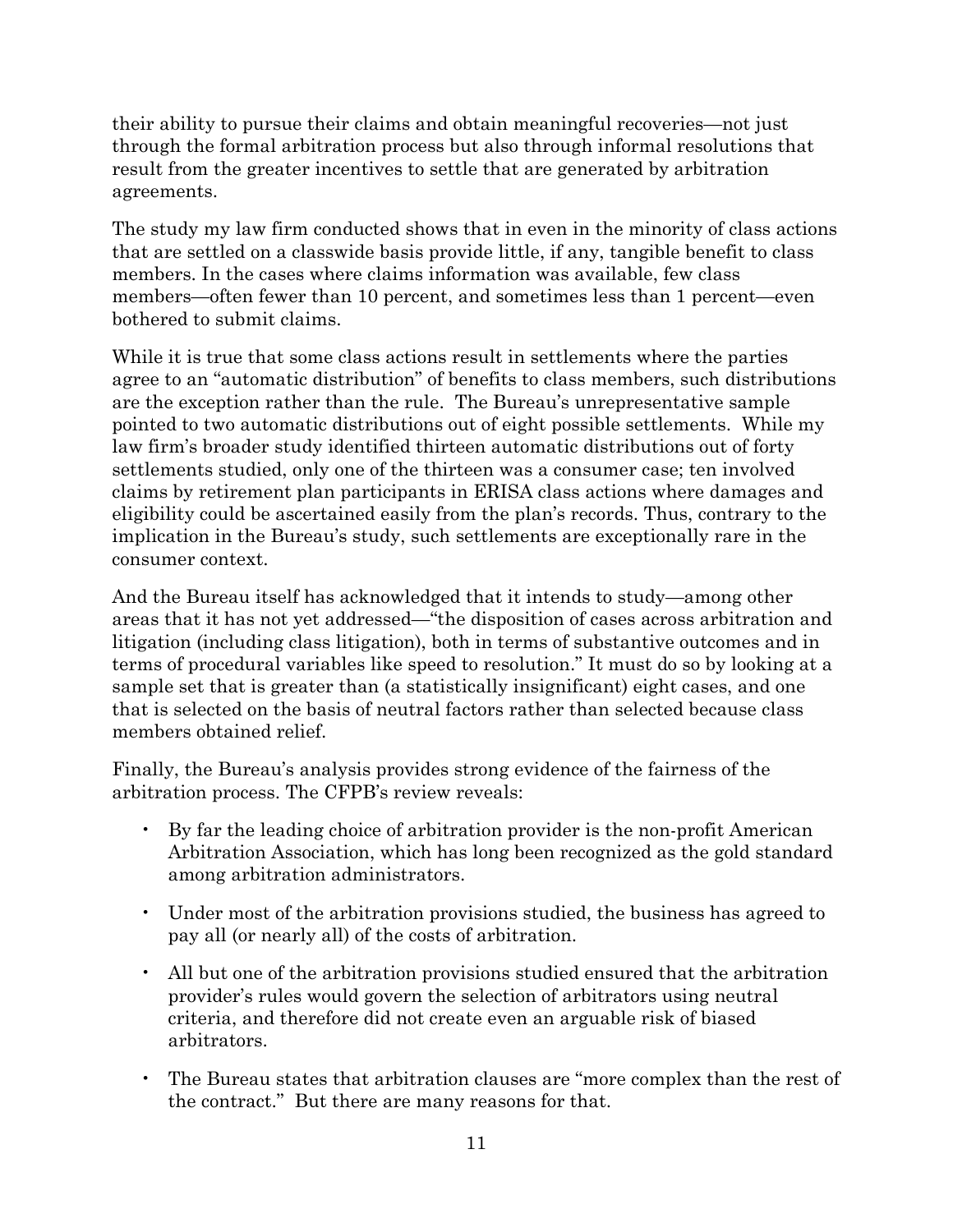*First*, arbitration provisions define procedures that will govern dispute resolution, and (by necessity) must be comprehensive because they apply in every dispute.

*Second*, even simplified legal procedures are likely to be more complicated than the "business" terms of consumer financial contracts. If companies were required to attach to their contracts the rules for dispute resolution in court, such as the Federal Rules of Civil Procedure, there is no doubt that those rules would be at least as hard to read—perhaps even harder—than the typical arbitration provision. (Indeed, the Federal Rules of Civil Procedure were so hard to read that they were substantially revised in 2007 solely to make them more comprehensible.)

*Third*, arbitration agreements have become longer and more complex over time in response to a wide variety of novel challenges raised by lawyers seeking to avoid those agreements. And courts that are hostile to arbitration have accepted some of those challenges, forcing the drafters of arbitration agreements to respond by adding further explanations (and, unfortunately, more length).

In short, the Bureau's "preliminary results" reveal that it has much more work to do. Congress has required that any regulation that the Bureau might propose must be consistent with the results of the study and justified by the public interest; the Bureau also "shall" consider "the potential benefits and costs to consumers and [businesses], including the potential reduction of access by consumers to consumer financial products or services resulting from" any such rule.<sup>21</sup> The study released on December 11 provides little information calculated toward answering those important questions, and even less information about how the Bureau plans in the next round of its study to address how arbitration and class actions work in reality, rather than in theory.

**5. Please provide any additional thoughts that you might have on the issues raised by the hearing, including but not limited to expanding on your testimony, responding to the testimony of the other witnesses and/or anything else that came up at the hearing, which you did not have a chance to respond to.**

A number of issues were raised at the hearing that warrant a response.

*First*, Professor Gilles suggested at the hearing that the arbitration agreement in *American Express* precluded the parties from sharing the costs of proving their claims. She apparently relied on a contention in the *American Express* dissent that a confidentiality provision in the agreement prohibited "informal coordination

<sup>21</sup> 12 U.S.C. §§ 1028(b) & 1022(b)(2)(A)(i).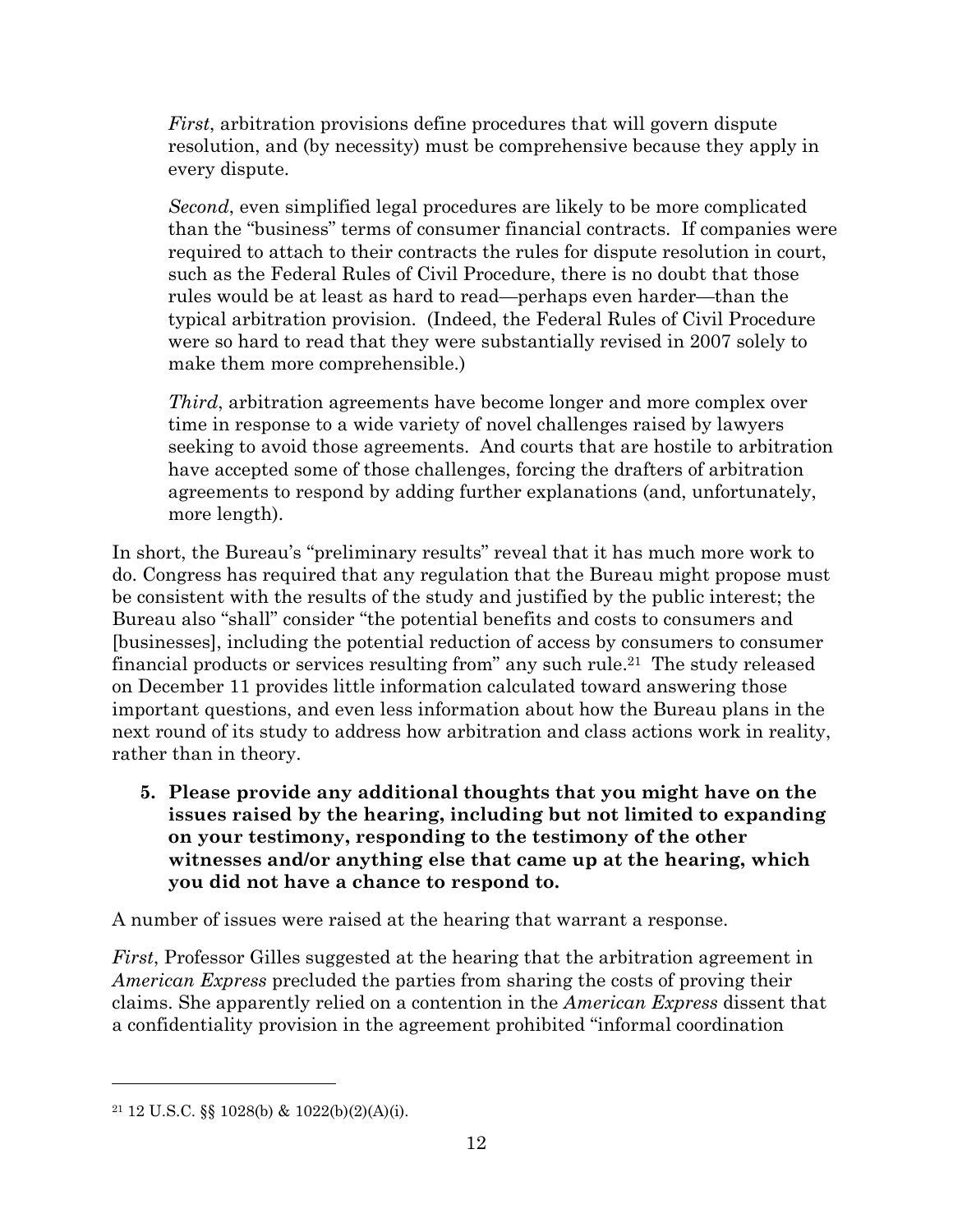among individual claimants."<sup>22</sup> In fact, American Express contested that interpretation of the confidentiality provision at oral argument, and in any event a majority of the Supreme Court disagreed with the dissent's factual claim that the agreement at issue barred informal coordination among individual claimants.<sup>23</sup>

*Second*, it was suggested during the hearing that an individual employee or consumer who believes that he or she faced a biased arbitrator has no recourse *in court* to challenge that arbitrator's award. In fact, the Federal Arbitration Act allows such a consumer or employee to go to court to invalidate the arbitral award on the ground that the arbitrator was biased. Section 10 of the FAA states that "where there was evident partiality or corruption in the arbitrators"—*i.e.*, any arbitrator was biased—a party to the arbitral award may apply for "an order vacating the award." Moreover, even before arbitration commences, an individual may go to court to challenge the enforceability of the agreement if it lacks procedures for selecting a bias-free arbitrator. As I explained in my written testimony (at page 12), most consumer and employment arbitration agreements adopt fair and neutral mechanisms for selecting an arbitrator. But if an arbitration agreement fails to do so, courts have not hesitated to strike such agreements down. The U.S. Court of Appeals for the Ninth Circuit, for example, recently struck down an arbitration provision that "would always produce an arbitrator proposed by [the company] in employee-initiated arbitration[s]," and barred selection of "institutional arbitration administrators."<sup>24</sup>

*Third*, Professor Gilles stated that companies who adopt arbitration programs will "not have to be held accountable for any violations of the law." In addition, Professor Gilles stated that arbitrations are "private, sequestered, [and] individual," and that individual claimants thus have "no power to change" the defendant company's behavior on a broader scale. But these statements are based on assumptions that class actions are necessary deterrents to corporate wrongdoing—assumptions based on how class actions are supposed to work in theory that simply do not reflect the reality of class actions. As I discussed in my written testimony (at pp. 19-20), class actions do not deter corporate wrongdoing. That is because companies view class actions as a cost of doing business, rather than as a penalty for wrongdoing. The burdens of class action settlements fall on businesses against which plaintiffs' attorneys can present claims that survive a motion to dismiss and the standards for class certification—not against businesses that have engaged in wrongdoing.

New technology has provided individual claimants suffering from actual wrongdoing with new, extremely effective tools to hold corporations accountable. As

<sup>22</sup> 133 S. Ct. at 2318 (Kagan, J., dissenting).

<sup>23</sup> *Id*. at 2311 n.4 (majority); *see also* Transcript of Oral Argument at 22-23, *American Express Inc. v. Italian Colors Restaurant*, 133 S. Ct. 2304 (No. 12-133), online at http://www.supremecourt.gov/oral\_arguments/argument\_transcripts/12-133.pdf.

<sup>24</sup> *Chavarria v. Ralphs Grocery Inc.*, 733 F.3d 916, 923-25 (9th Cir. 2013).